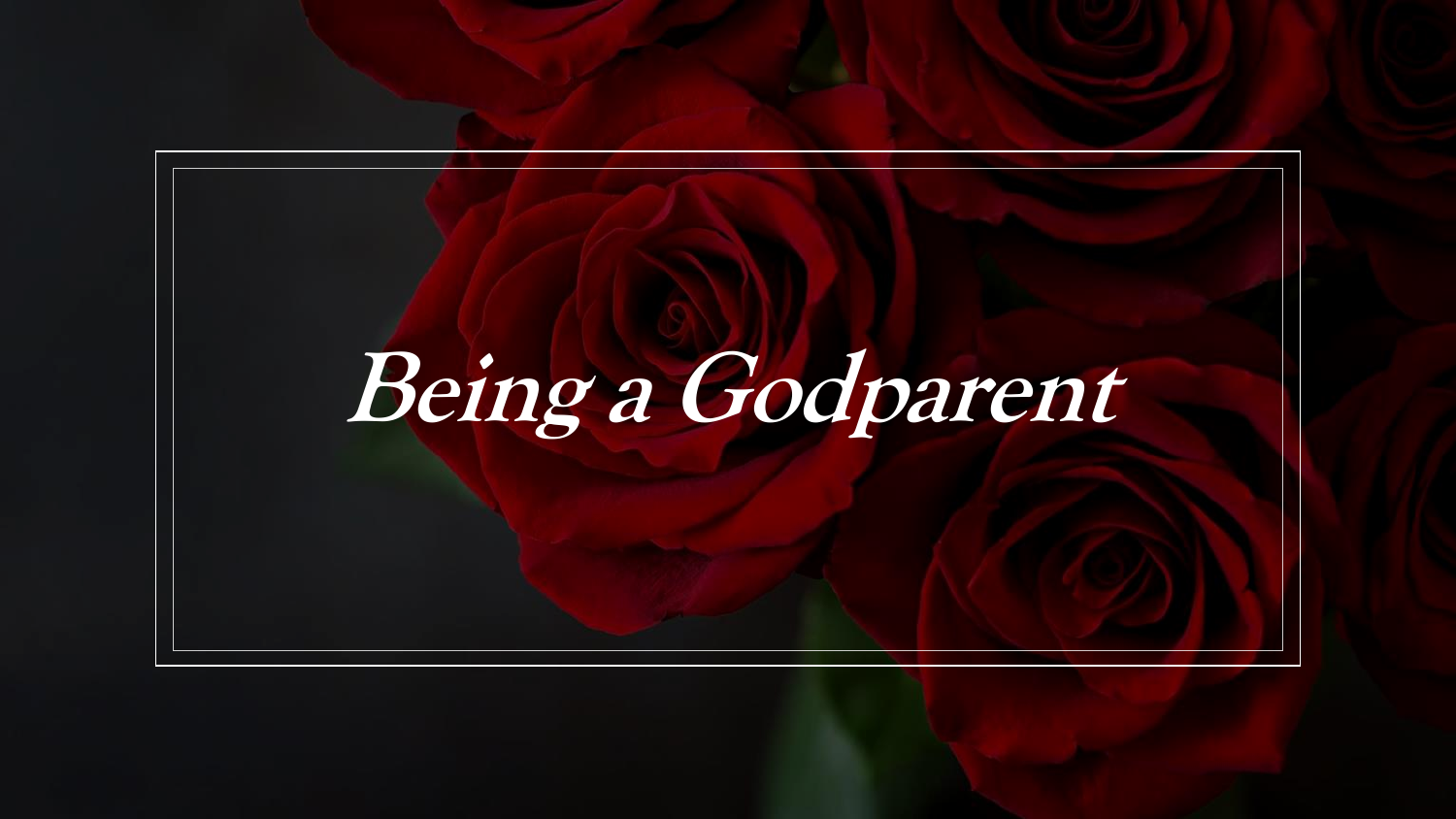# *To be chosen as a godparent is a special honor.*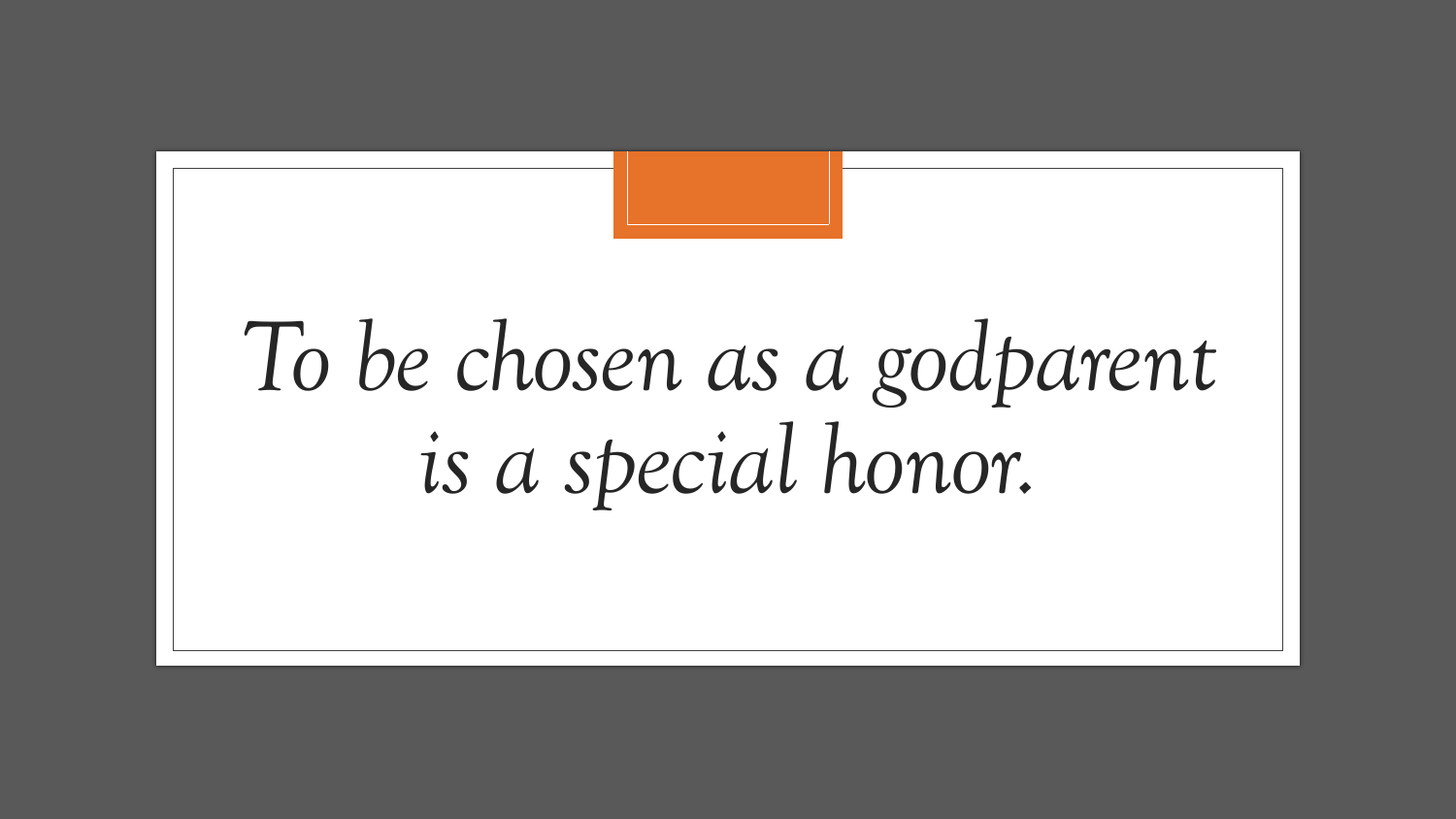### *You have been entrusted with the responsibility*



*To participate in this child's life and education, and the opportunity to develop a mutually enriching spiritual relationship--one that will last throughout this life and beyond.*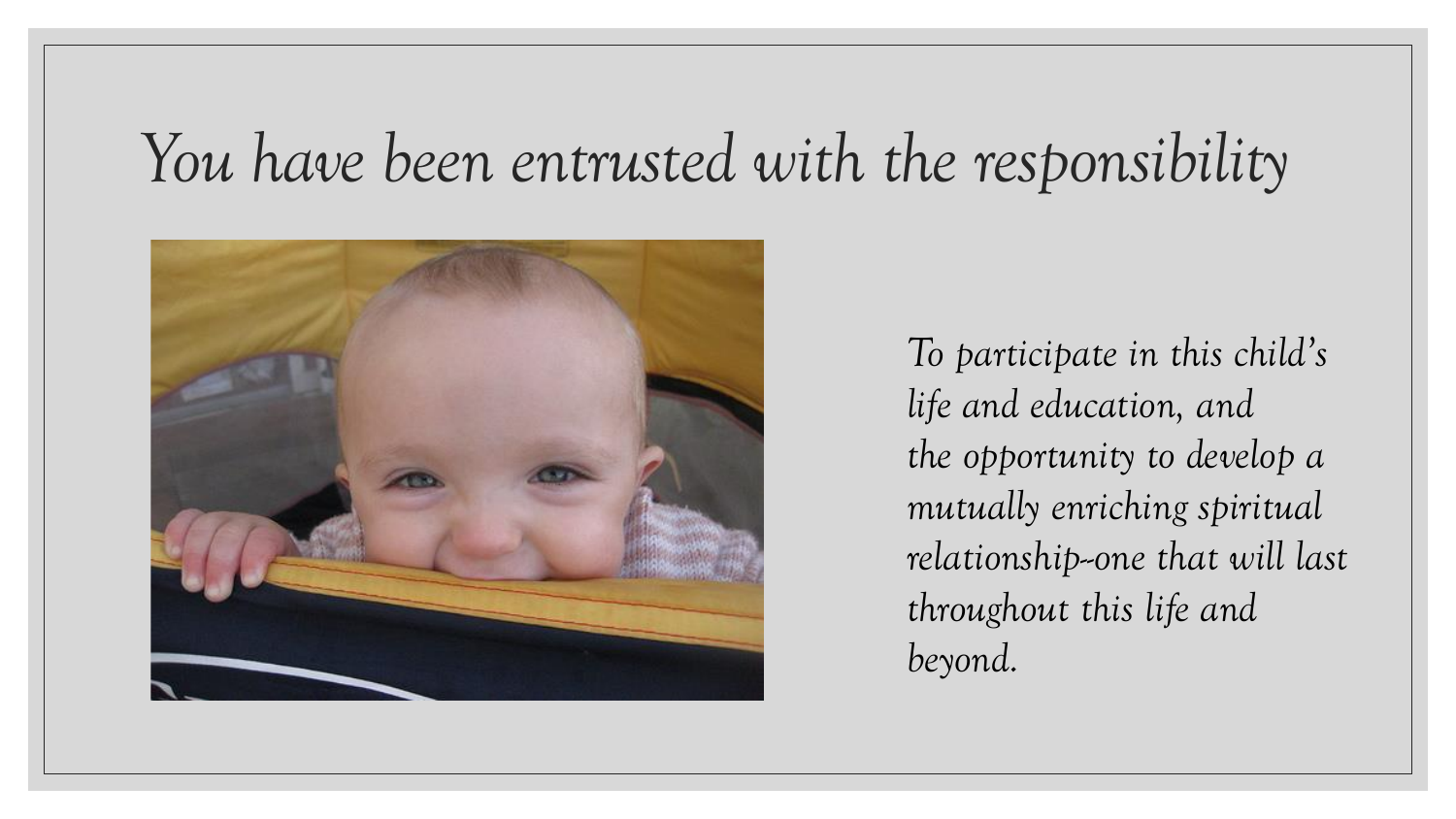*There are many ways you can nurture this spiritual relationship and become a special person in your godchild's life.*

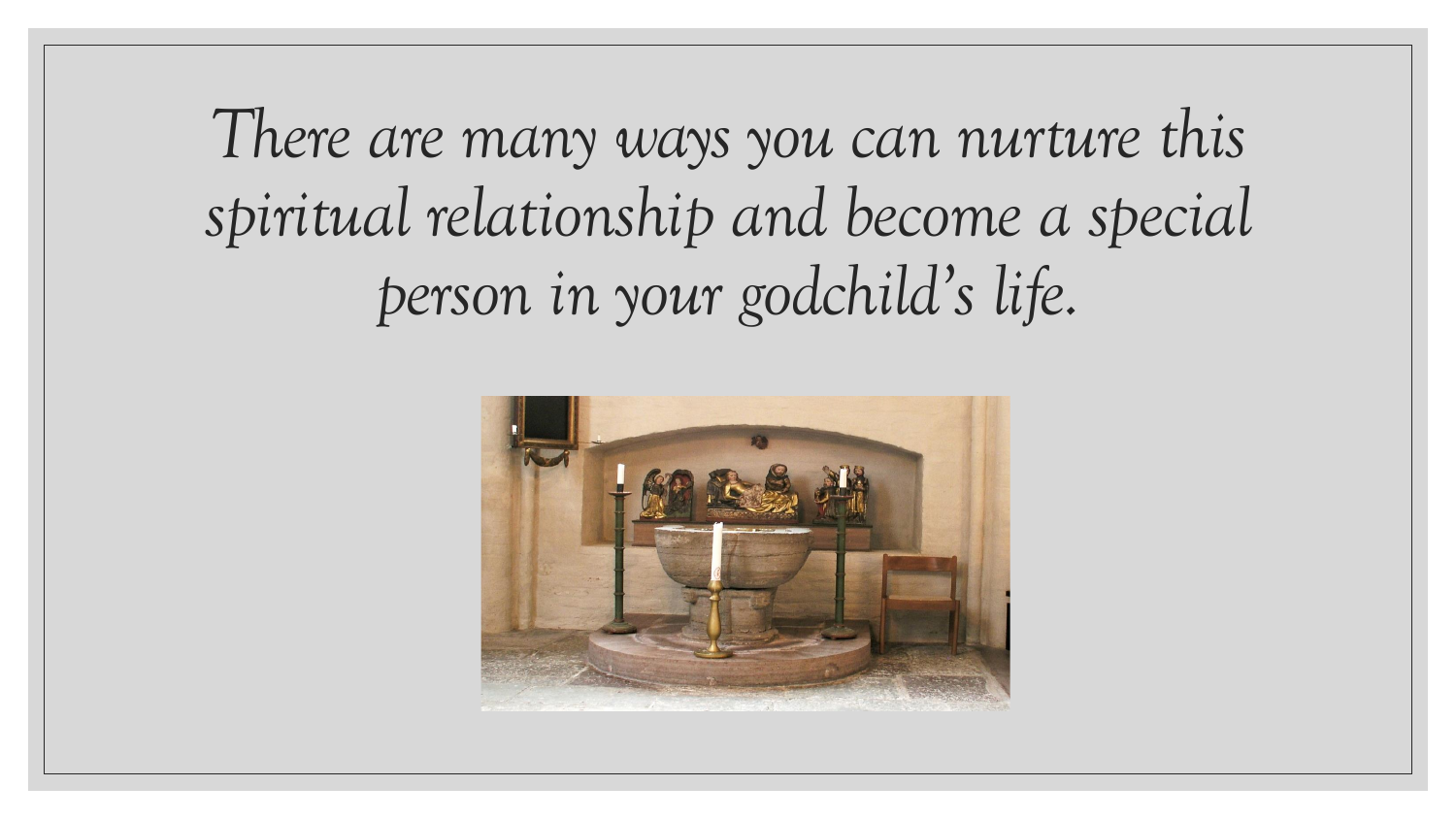*Celebrate the anniversary with a* 

**CONTRACTOR** 

◦Visit ◦ Call ◦ Card

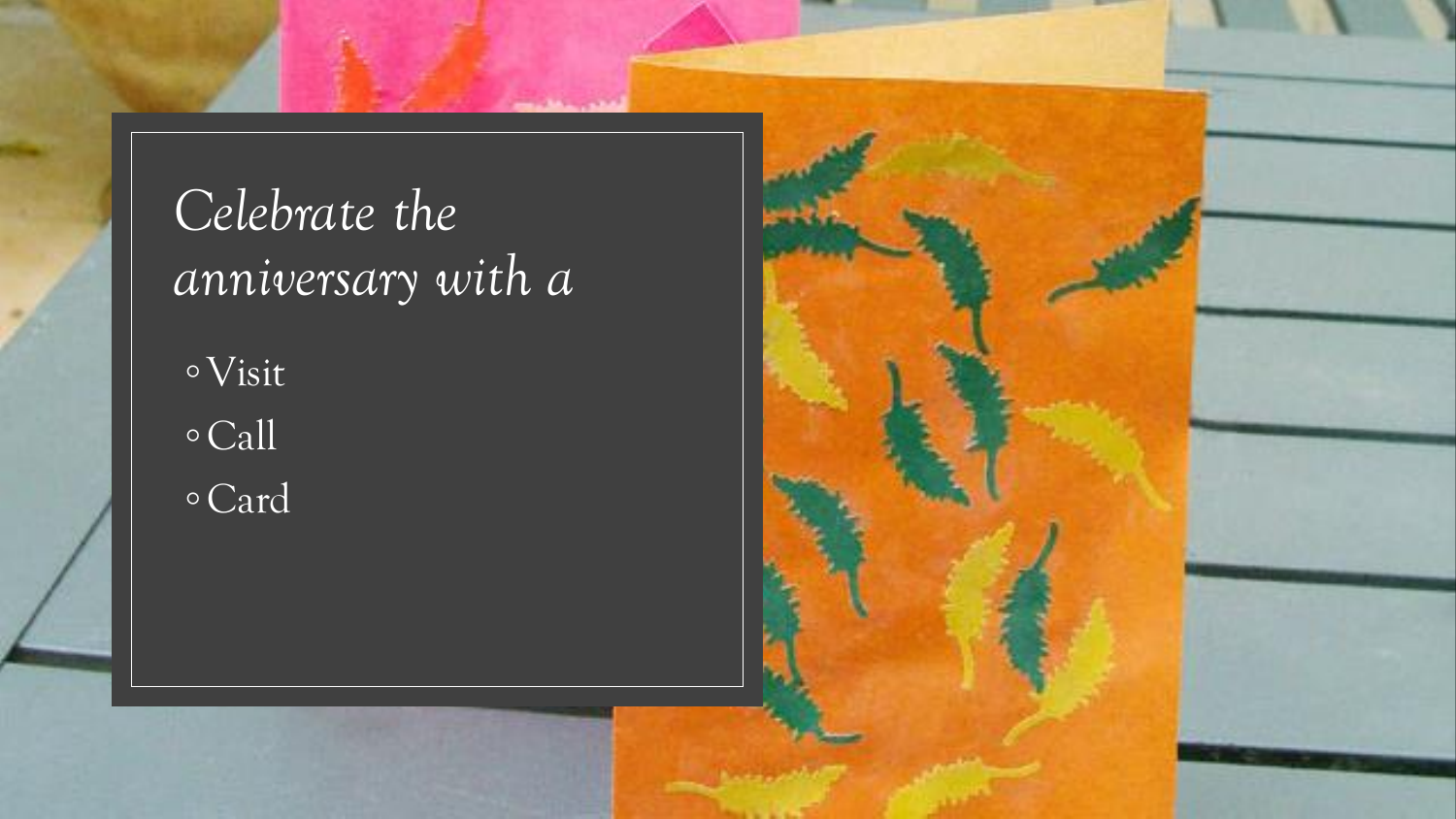*As your godchild grows*

**Listen to and share in the struggles and joys of living a Christian life**



**Keep yourself informed on Christian doctrine and values, to be able to answer questions as they arise.**

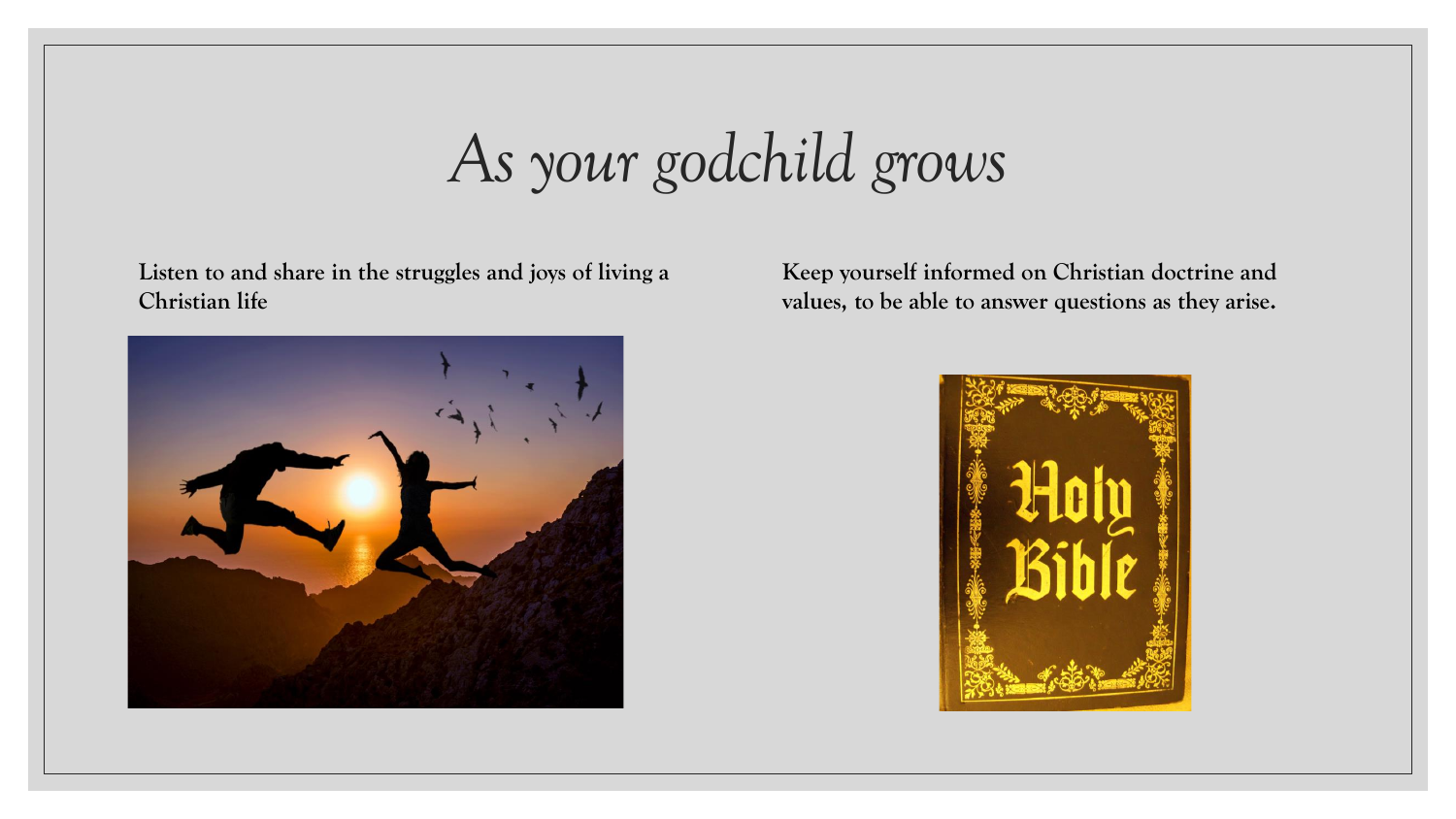# *Encourage a life of faith through*

- Letters or gifts that celebrate holy events…Christmas, Easter…
- Personal growth events: graduation, first job, engagement….
- Celebrate the small and big events of life

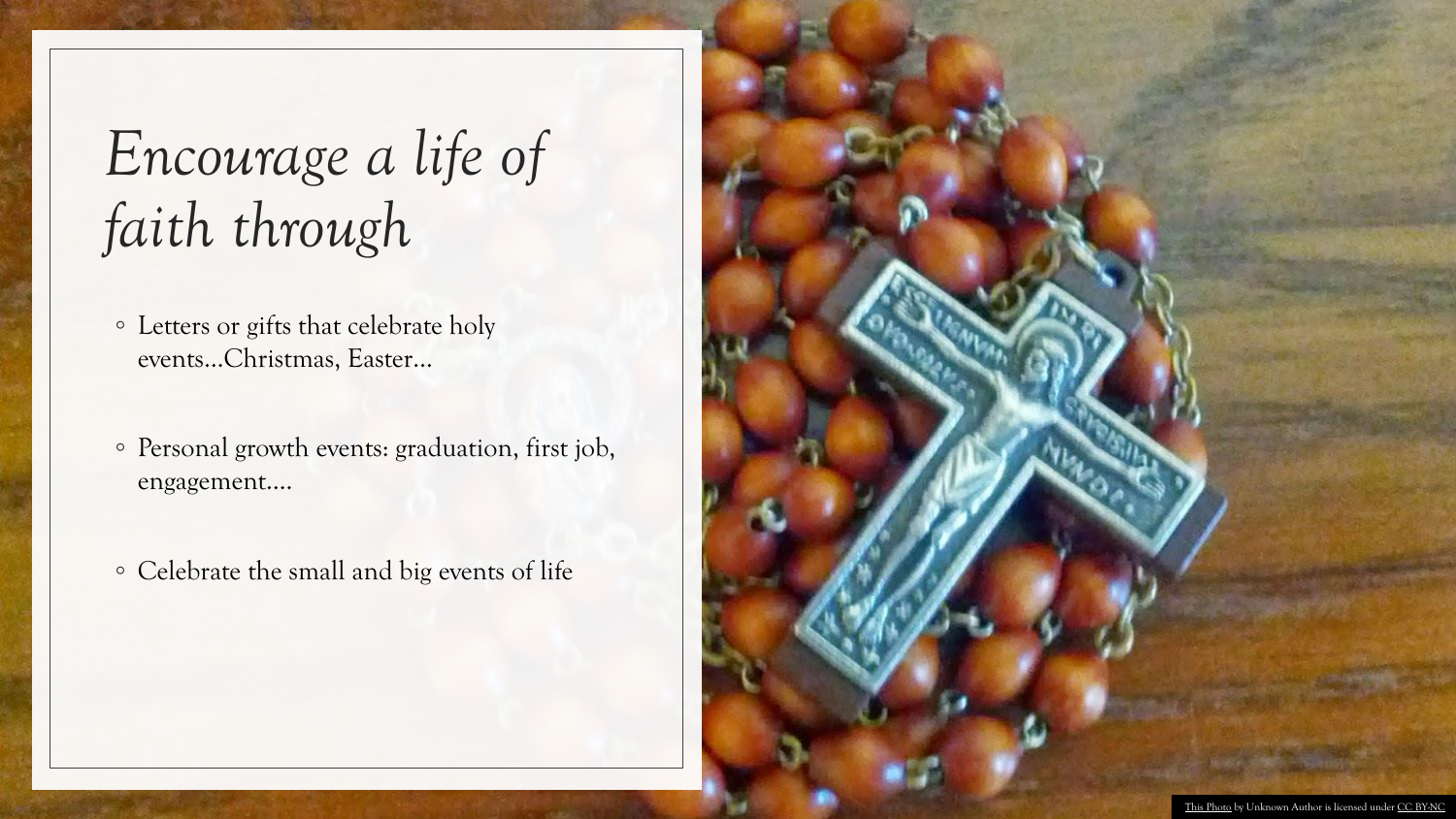Participate in or send assurance of prayer as your *godchild receives the other sacraments such as*

### **First Communion Confirmation**



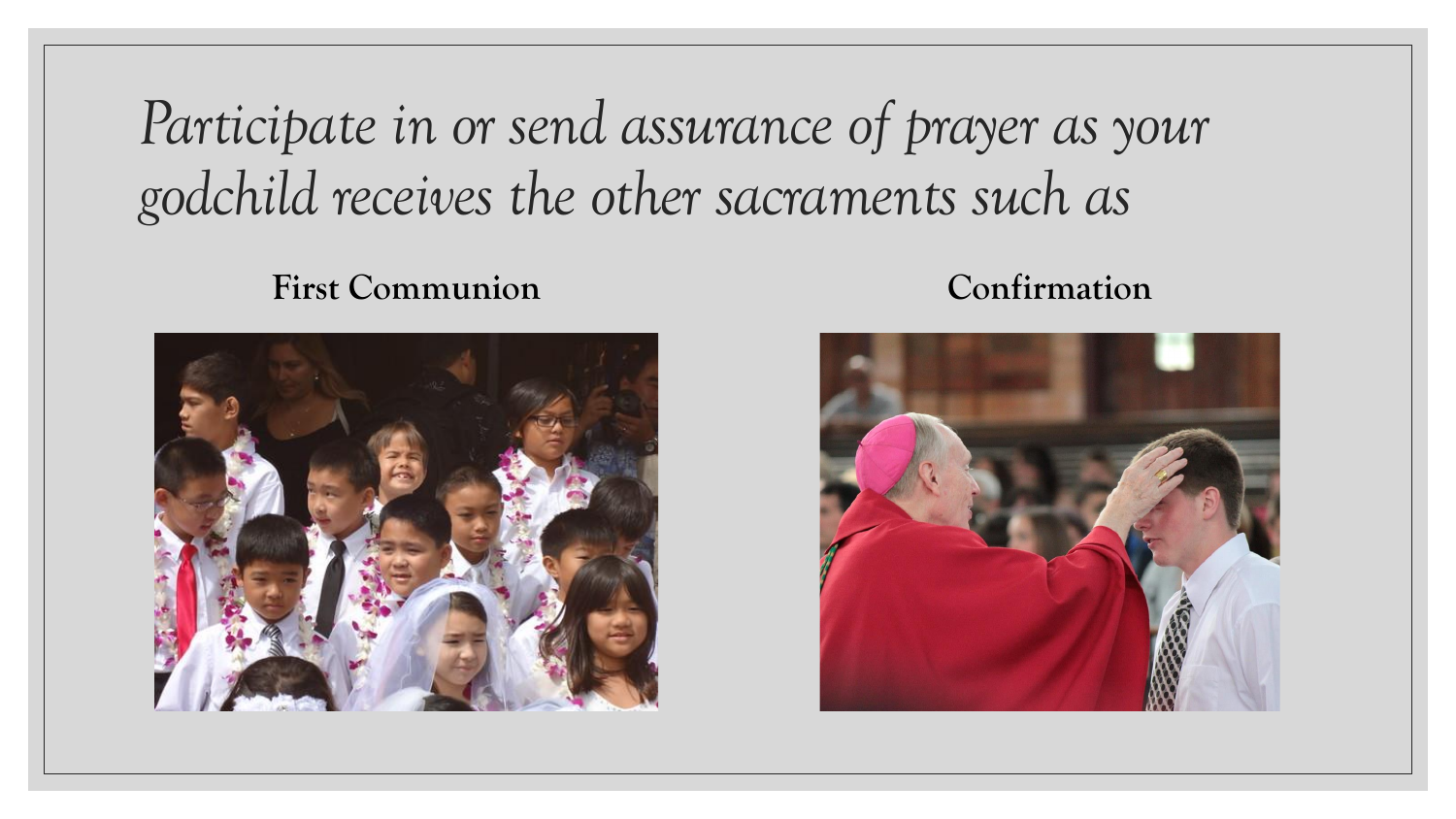# *Be a support to your godchild's parents in their role as the primary educators of their child.*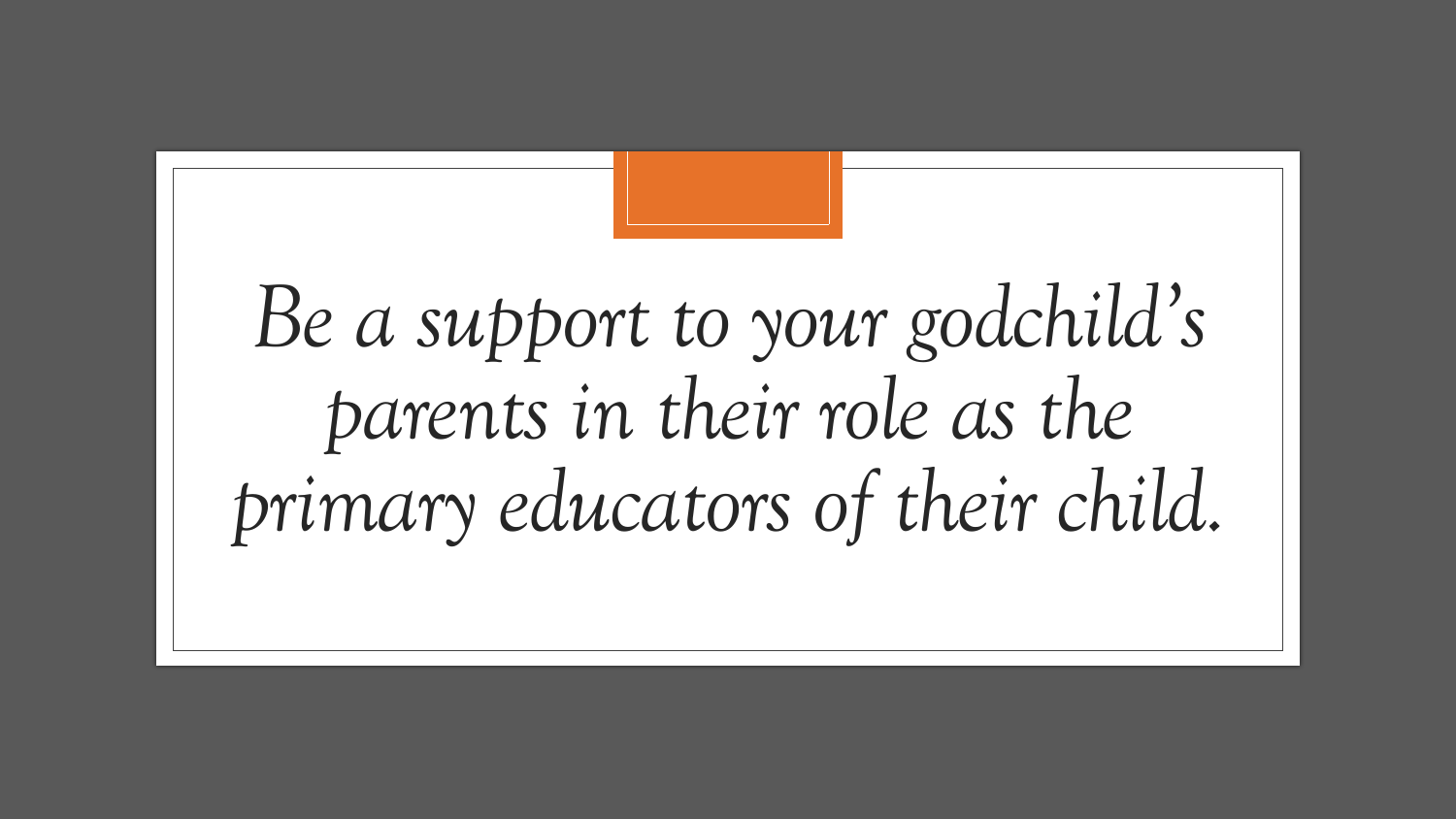## *And be a model of Christian living for your godchild through*



### **Daily prayer, virtue…. and active participation in the life of your parish.**

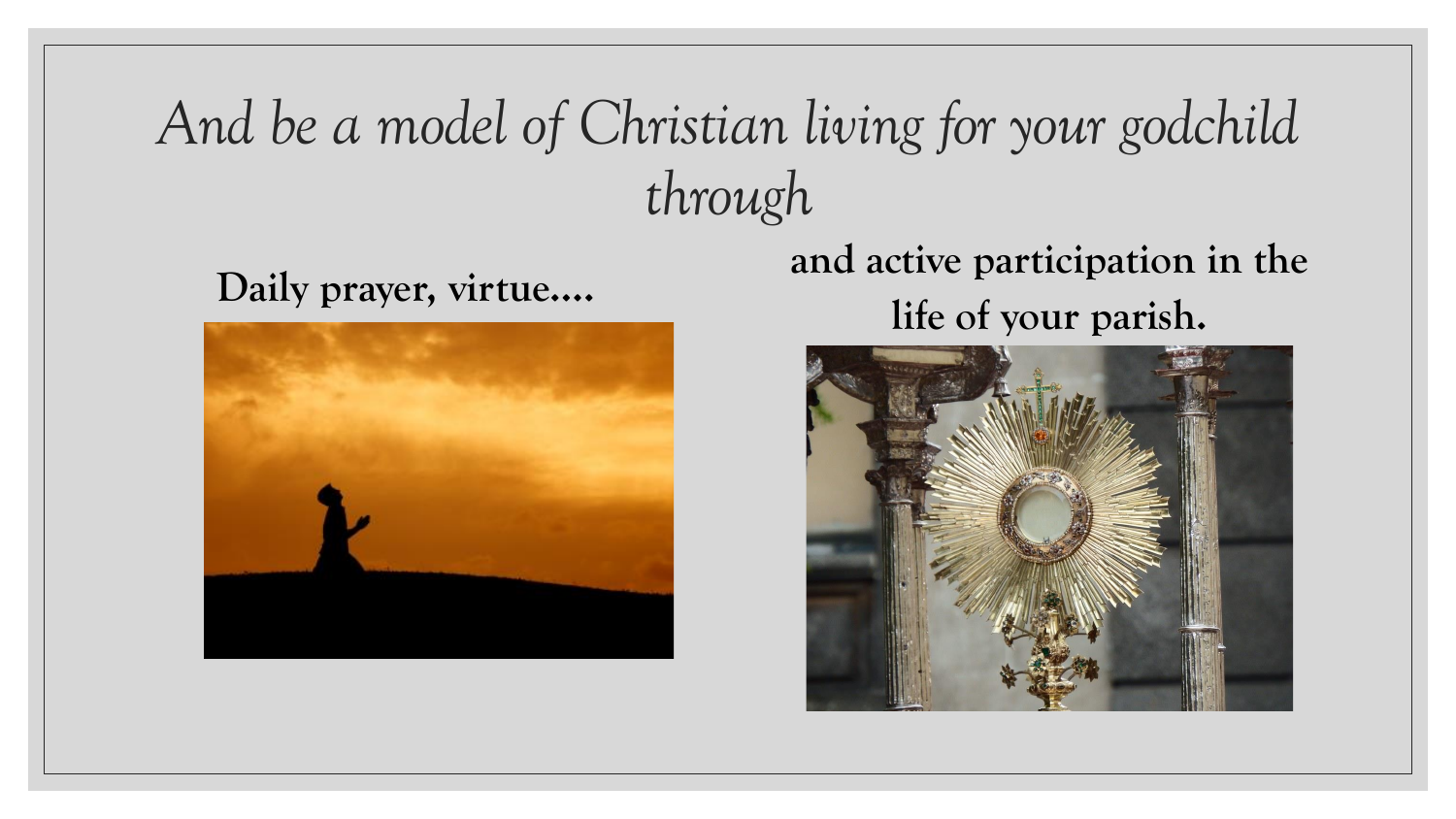

*By living a Christian life with your godchild, both of you will experience the great joy of sharing a life of faith.*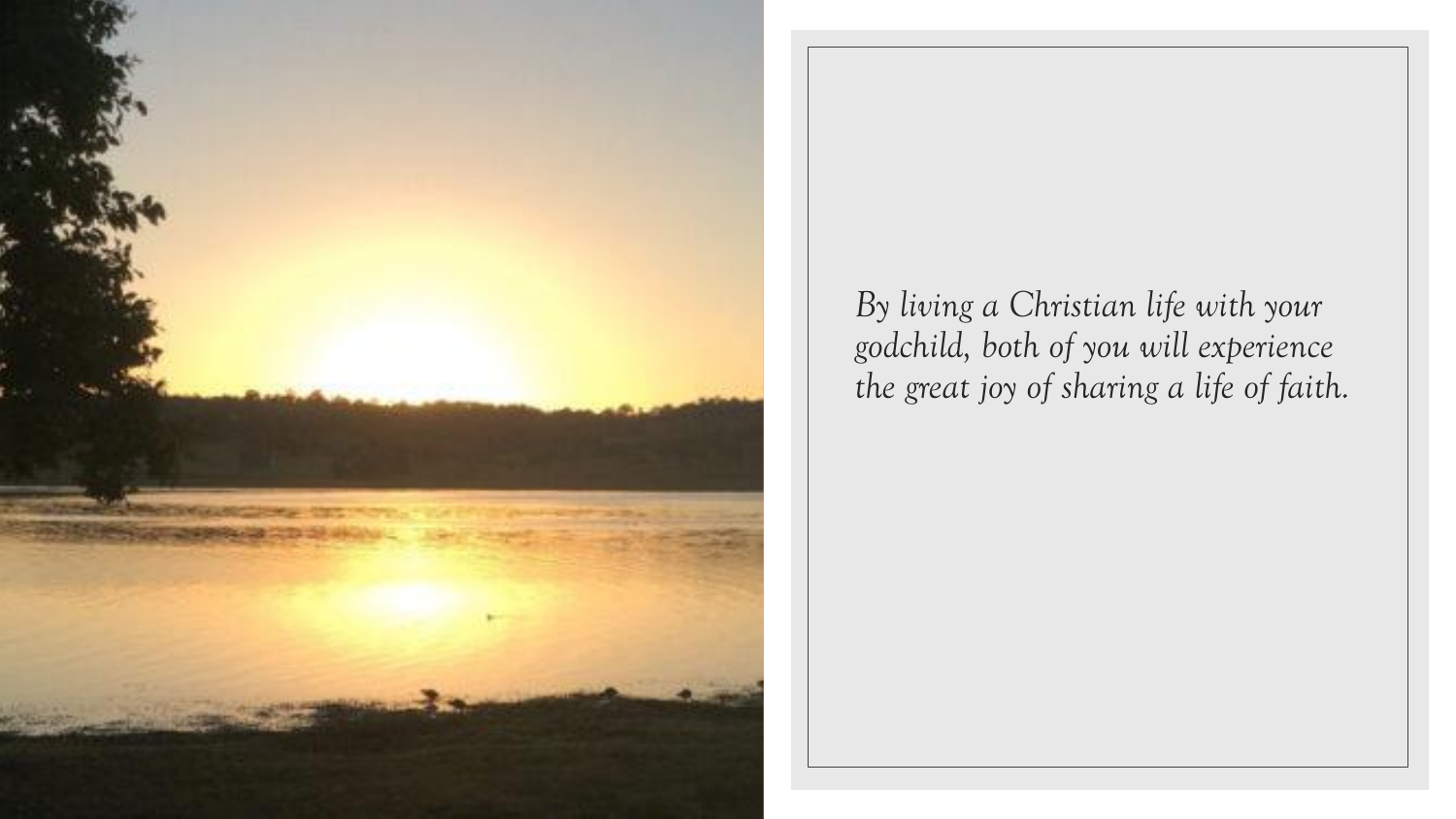## *Congratulations and God bless you!*